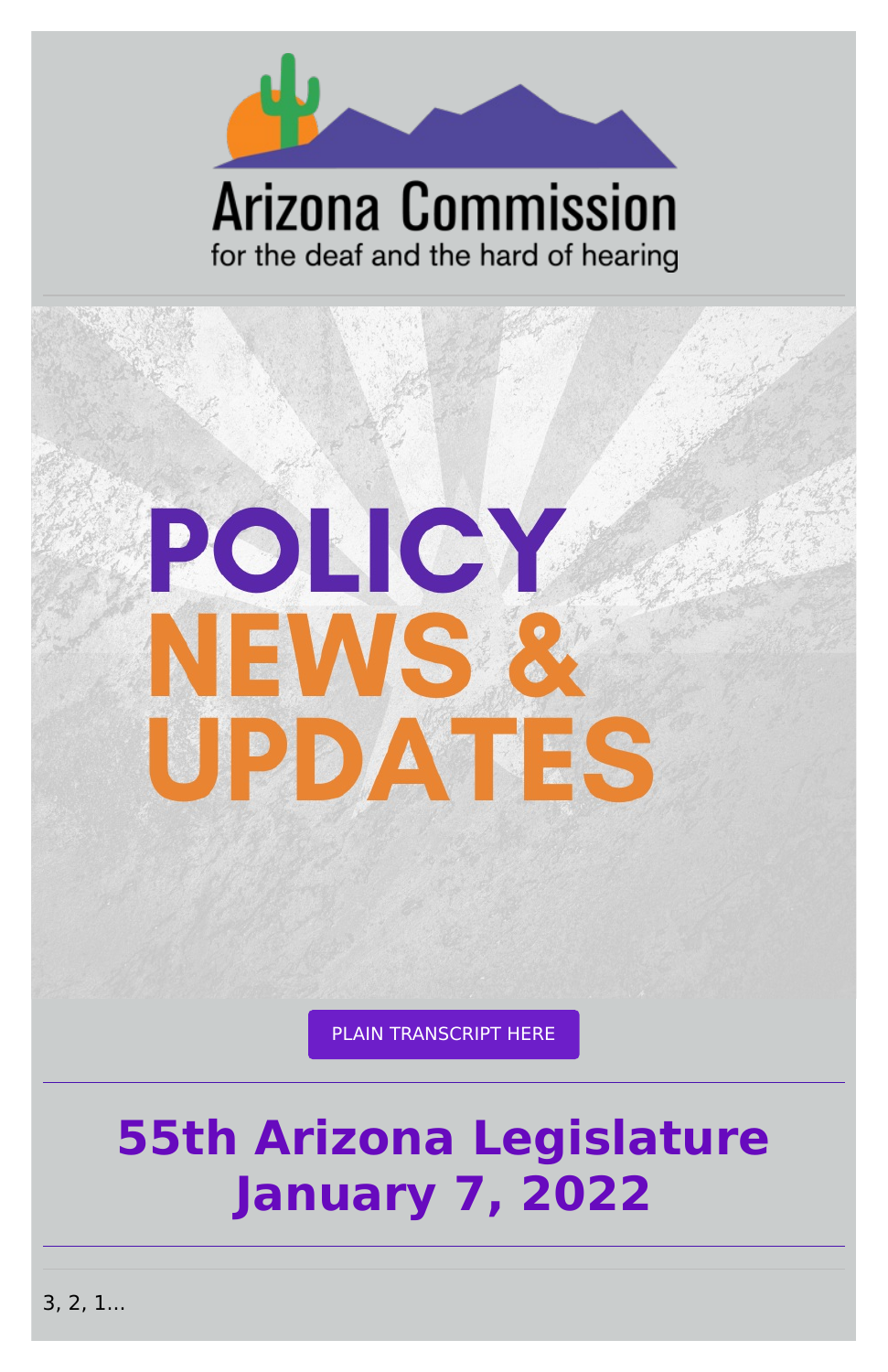The 55th Arizona Legislature-Second Regular Session officially begins Monday, January 10 at 12pm with the State of the State Address by Governor Ducey. The address will be given in person at the State House of Representatives. This will be the eight State of the State address by the Governor. A rarity for an Arizona governor to do so, as many have never stayed around long enough to give an address for every year of their term in office.

In other news...

This week, Leadership in both Chambers, Senate President Fann and Speaker of the House, Rusty Bowers announced in a press release that ALL committee hearings and floor proceedings in both the House and Senate will be captioned via online. ACDHH is happy to see the Arizona Legislature continue to move forward in ensuring access for all of the 1.1 million Deaf, Hard of Hearing, and DeafBlind Arizonans in the legislative proceedings. To view the press release, click **[here.](https://www.azleg.gov/press/house/55LEG/2R/220105CAPTIONING.pdf)**

In October, the Federal Drug and Food Administration (FDA) issued [notice](https://www.fda.gov/news-events/press-announcements/fda-issues-landmark-proposal-improve-access-hearing-aid-technology-millions-americans) of their proposed rules establishing a new category of OTC hearing aids. Additionally, the proposed rules, amends existing rules that apply to hearing aids and state regulation of hearing aids. The public is allowed and encouraged to submit comments on the proposed rules.

For all in person accommodations, the process remains the same. To request accommodations, contact the Senate at 602-926-5319 or the House at 602- 926-3032.

Lastly...

The AZ Legislature will be resuming all in person activities for its business this year. At this time, all rules related to COVID restrictions have been removed. It is our understanding this means that virtual testimony will not be allowed. If we hear of anything different, we will let you know through the weekly Updates and Alerts.

## **FEDERAL UPDATES**

### **OVER THE COUNTER HEARING AIDS-DEADLINE LOOMING**

**Here are the proposed rules:**

**<https://www.federalregister.gov/d/2021-22473>**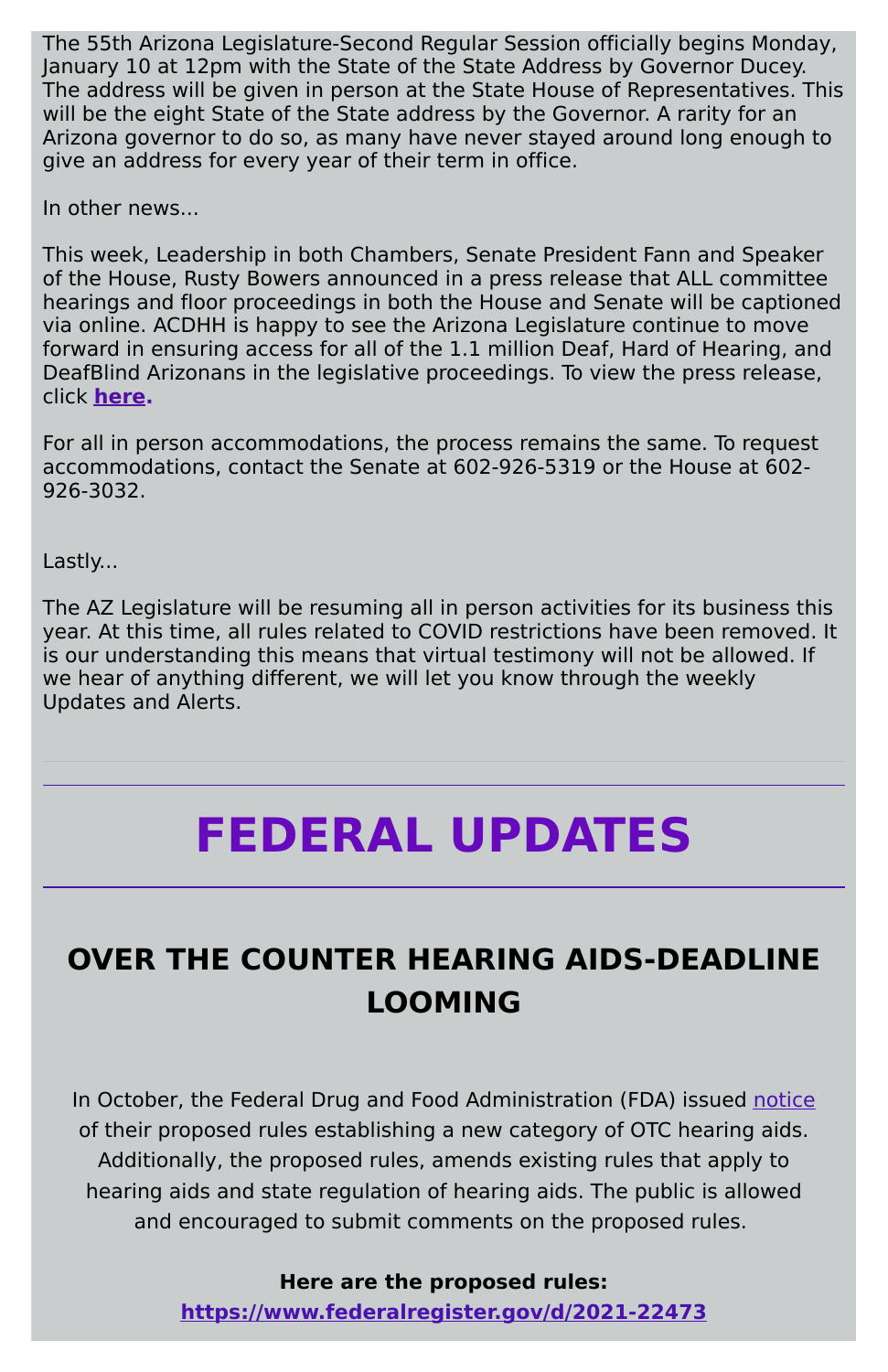#### **If you would like to take action and file your comments on the proposed rules, you can!**

### **To submit comments either electronically or written/paper statements, follow the instructions on the proposed rules link above.**

#### **The deadline to submit public comments is January 18, 2022.**

Background: In 2017, Congress passed the bi-partisan Over-The-Counter Hearing Aid Act and was signed into law as part of the FDA Reauthorization Act of 2017. The law requires the FDA to create a new category of hearing aids that individuals can purchase over-the-counter (OTC) and issue regulations OTC manufacturers must follow.

ACDHH Position on OTC [Hearing](https://www.acdhh.org/media/1047/otc-hearing-aids-acdhh-board-position-paper-final-adopted-5-11-17.pdf) Aids

# **FEDERAL BUDGET**

In late December, talks related to the Build Back Better Act, also known as the "soft or human infrastructure" bill "imploded". The bill, HR [5376](https://www.congress.gov/bill/117th-congress/house-bill/5376?q=%7B%22search%22%3A%5B%22HR5376%22%2C%22HR5376%22%5D%7D&s=4&r=1) which as introduced in last September, was expected to have a full vote and pass in early December. Unfortunately, with a slim majority in the Senate of Democrats, the bill came to a screeching halt.

We will continue to monitor the status of the bill and any movement as it relates to specific language impacting the Deaf, Hard of Hearing, and DeafBlind communities.

#### **Want to contact your Congressional Representative or US Senator? Not sure who they are or what District you live in? Click on US House of [Representatives](https://www.house.gov/representatives/find-your-representative) or US [Senators](https://www.senate.gov/senators/senators-contact.htm) to contact them today!**

**Want to contact your Arizona State House of Representatives**